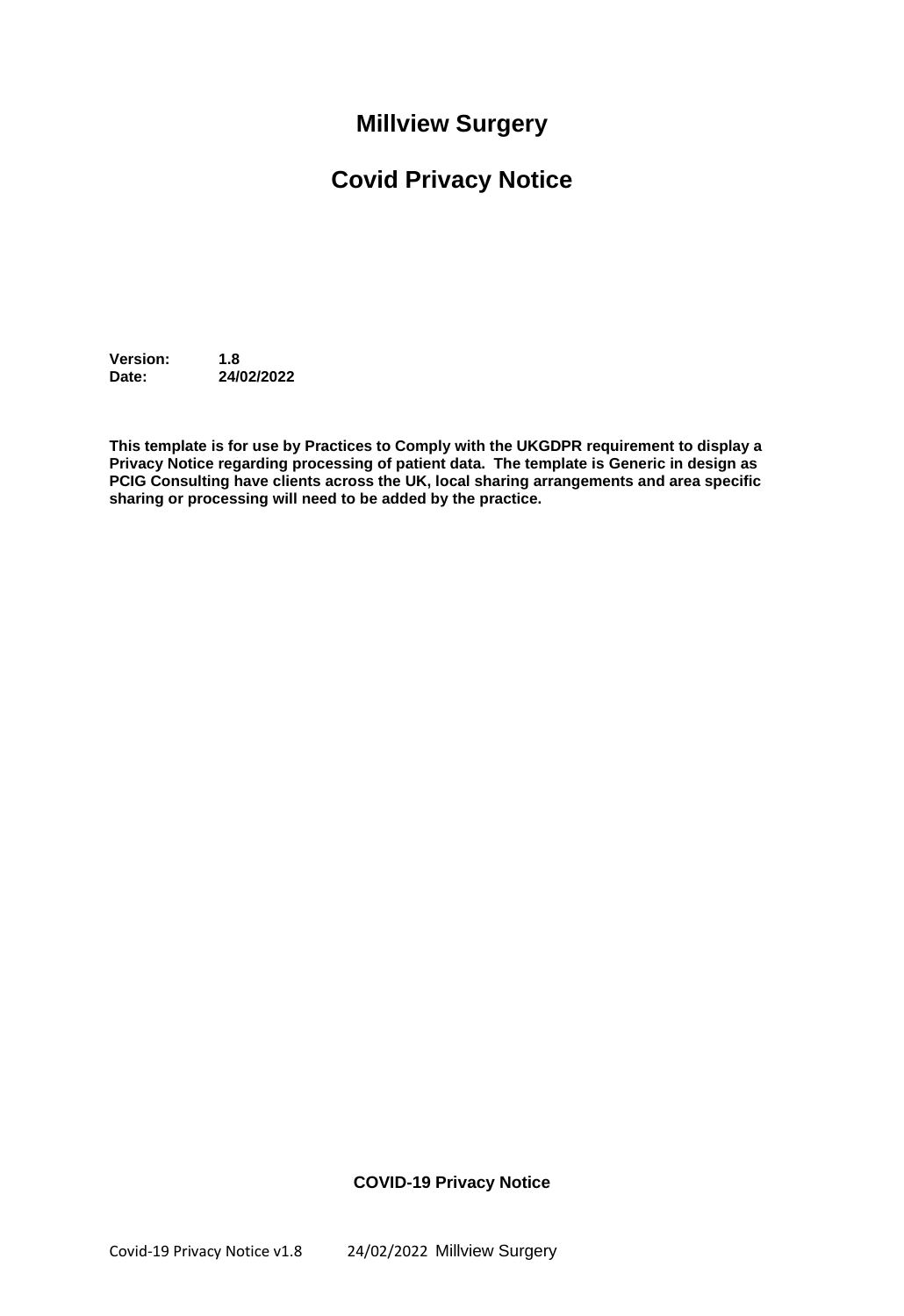#### *(This Privacy Notice is to run alongside our standard Practice Privacy Notice)*

Due to the unprecedented challenges that the NHS and we, Millview Surgery face due to the worldwide COVID-19 pandemic, there is a greater need for public bodies to require additional collection and sharing of personal data to protect against serious threats to public health.

In order to look after your healthcare needs in the most efficient way we, Millview Surgery may therefore need to share your personal information, including medical records, with staff from other GP Practices including Practices within our Primary Care Network, as well as other health organisations (i.e. Clinical Commissioning Groups, Commissioning Support Units, Local authorities etc.) and bodies engaged in disease surveillance for the purposes of research, protecting public health, providing healthcare services to the public and monitoring and managing the Covid-19 outbreak and incidents of exposure.

The Secretary of State has served notice under Regulation 3(4) of the **Health Service (Control of Patient Information) Regulations 2002 (COPI)** to require organisations to process confidential patient information in the manner set out below for purposes set out in Regulation 3(1) of COPI.

## **Purpose of this Notice**

The purpose of this Notice is to require organisations such as Millview Surgery to process confidential patient information for the purposes set out in Regulation 3(1) of COPI to support the Secretary of State's response to Covid-19 (Covid-19 Purpose). "Processing" for these purposes is defined in Regulation 3(2) and includes dissemination of confidential patient information to persons and organisations permitted to process confidential patient information under Regulation 3(3) of COPI. This Notice is necessary to require organisations such as Millview Surgery to lawfully and efficiently process confidential patient information as set out in Regulation 3(2) of COPI for purposes defined in regulation 3(1), for the purposes of research, protecting public health, providing healthcare services to the public and monitoring and managing the Covid-19 outbreak and incidents of exposure.

#### **Requirement to Process Confidential Patient Information**

The Secretary of State has served notice to recipients under Regulation 3(4) that requires Millview Surgery to process confidential patient information, including disseminating to a person or organisation permitted to process confidential patient information under Regulation 3(3) of COPI, renewed 27 January 2021 and September 2021.

Millview Surgery is only required to process such confidential patient information:

- where the confidential patient information to be processed is required for a Covid-19 Purpose and will be processed solely for that Covid-19 Purpose in accordance with Regulation 7 of COPI
- from  $20<sup>th</sup>$  March 2020 until 30th June 2022.

## **Covid-19 Purpose**.

A Covid-19 Purpose includes but is not limited to the following:

• understanding Covid-19 and risks to public health, trends in Covid-19 and such risks, and controlling and preventing the spread of Covid-19 and such risks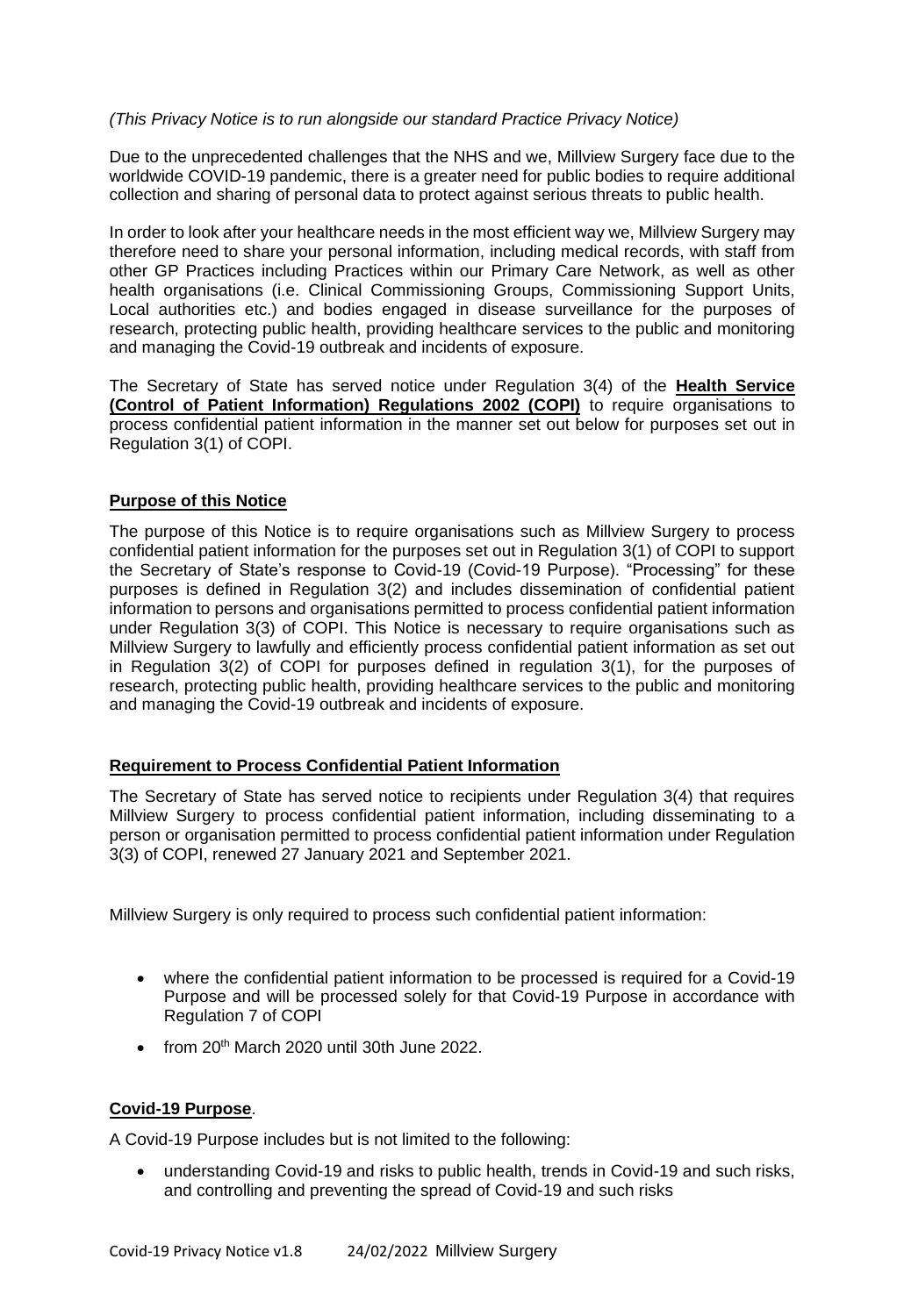- identifying and understanding information about patients or potential patients with or at risk of Covid-19, information about incidents of patient exposure to Covid-19 and the management of patients with or at risk of Covid-19 including: locating, contacting, screening, flagging and monitoring such patients and collecting information about and providing services in relation to testing, diagnosis, self-isolation, fitness to work, treatment, medical and social interventions and recovery from Covid-19
- understanding information about patient access to health services and adult social care services and the need for wider care of patients and vulnerable groups as a direct or indirect result of Covid-19 and the availability and capacity of those services or that care
- monitoring and managing the response to Covid-19 by health and social care bodies and the Government including providing information to the public about Covid-19 and its effectiveness and information about capacity, medicines, equipment, supplies, services and the workforce within the health services and adult social care services
- delivering services to patients, clinicians, the health services and adult social care services workforce and the public about and in connection with Covid-19, including the provision of information, fit notes and the provision of health care and adult social care services
- research and planning in relation to Covid-19.

# **Recording of processing**

A record will be kept by Millview Surgery of all data processed under this Notice.

## **Sending Public Health Messages**

Data protection and electronic communication laws will not stop Millview Surgery from sending public health messages to you, either by phone, text or email as these messages are not direct marketing.

## **Digital Consultations**

It may also be necessary, where the latest technology allows Millview Surgery to do so, to use your information and health data to facilitate digital consultations and diagnoses and we will always do this with your security in mind.

## **Research and Pandemic Planning**

The Secretary of State has directed NHS Digital to collect, process and analyse data in connection with COVID-19 to support the Secretary of State's response to COVID-19 and support various COVID-19 purposes set out in the COVID-19 Public Health Directions 2020, 17 March 2020 (as amended) (COVID-19 Direction) and below. This enables NHS Digital to collect data and analyse and link the data for COVID-19 purposes with other data held by NHS Digital.

The purpose of the data collection is also to respond to the intense demand for General Practice data to be shared in support of vital planning and research for COVID-19 purposes, including under the general legal notice issued by the Secretary of State under Regulation 3(4) of the Health Service (Control of Patient Information) Regulations 2002 (COPI).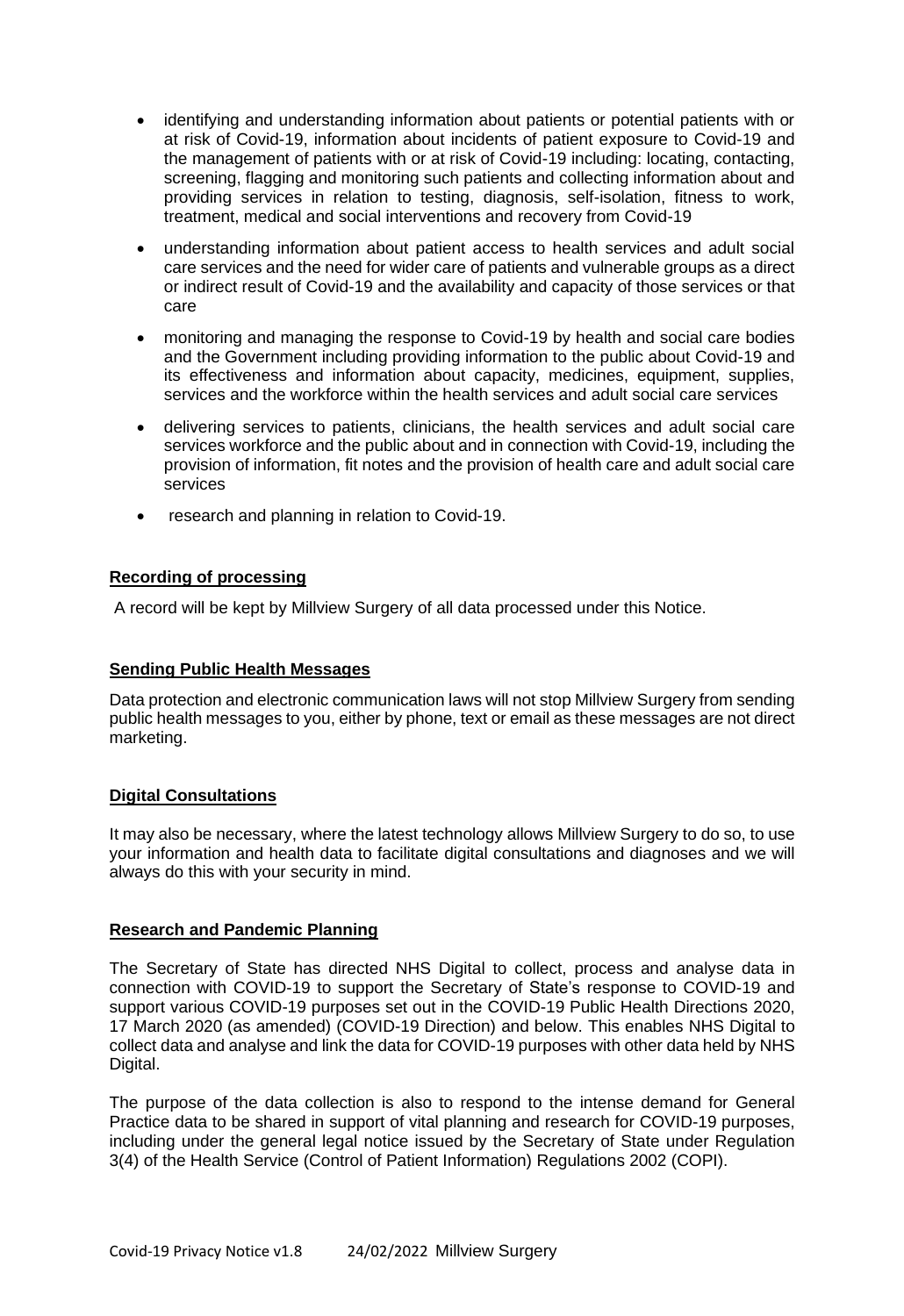NHS Digital has therefore been requested by the joint co-chairs of the Joint GP IT Committee (JGPITC) (the BMA and RCGP) to provide a tactical solution during the period of the COVID-19 pandemic to meet this demand and to relieve the growing burden and responsibility on General Practices. On 15 April 2020 the BMA and RCGP therefore gave their support via JGPITC to NHS Digital's proposal to use the General Practice Extraction Service (GPES) to deliver a data collection from General Practices, at scale and pace, as a tactical solution to support the COVID-19 response in the pandemic emergency period.

It is a requirement of the JGPITC that all requests by organisations to access and use this data will need to be made via the NHSX SPOC COVID-19 request process, that will triage and prioritise these requests and refer appropriate requests on to the NHS Digital Data Access Request Service (DARS). NHS Digital will consult with representatives of the BMA and the RCGP on all requests for access to the data. An outline of the process for this agreed with the BMA and the RCGP is published here. Requests by organisations to access record level data from this collection will also be subject to Independent Group Advising on the Release of Data (IGARD) consideration. Data applicants will need to demonstrate they have a lawful basis to access the data for COVID-19 purposes.

# **Benefits of this sharing**

Organisations, including the Government, health and social care organisations and researchers need access to this vital data for a range of COVID-19 purposes, to help plan, monitor and manage the national response to the COVID-19 pandemic, which will help save lives. COVID-19 purposes for which this data may be analysed and used may include:

- understanding COVID-19 and risks to public health, trends in COVID-19 and such risks, and controlling and preventing the spread of COVID-19 and such risks
- identifying and understanding information about patients or potential patients with, or at risk of COVID-19, information about incidents of patient exposure to COVID-19 and the management of patients with or at risk of COVID-19 including: locating, contacting, screening, flagging and monitoring such patients and collecting information about and providing services in relation to testing, diagnosis, self-isolation, fitness to work, treatment, medical and social interventions and recovery from COVID19
- understanding information about patient access to health services and adult social care services as a direct or indirect result of COVID-19, and the availability and capacity of those services • monitoring and managing the response to COVID-19 by health and social care bodies and the Government including providing information to the public about COVID-19 and its effectiveness and information about capacity, medicines, equipment, supplies, services and the workforce within the health services and adult social care services
- delivering services to patients, clinicians, the health services and adult social care services workforce and the public about and in connection with COVID-19, including the provision of information, fit notes and the provision of health care and adult social care services; and
- research and planning in relation to COVID-19.

Data may be analysed and linked to other data held by NHS Digital or held by other organisations to which access to the data is granted for COVID-19 purposes, through the process described above.

Data will be collected nationally from all GP Practices by NHS Digital every fortnight. All requests to access this data will be triaged through the NHSX SPOC COVID-19 request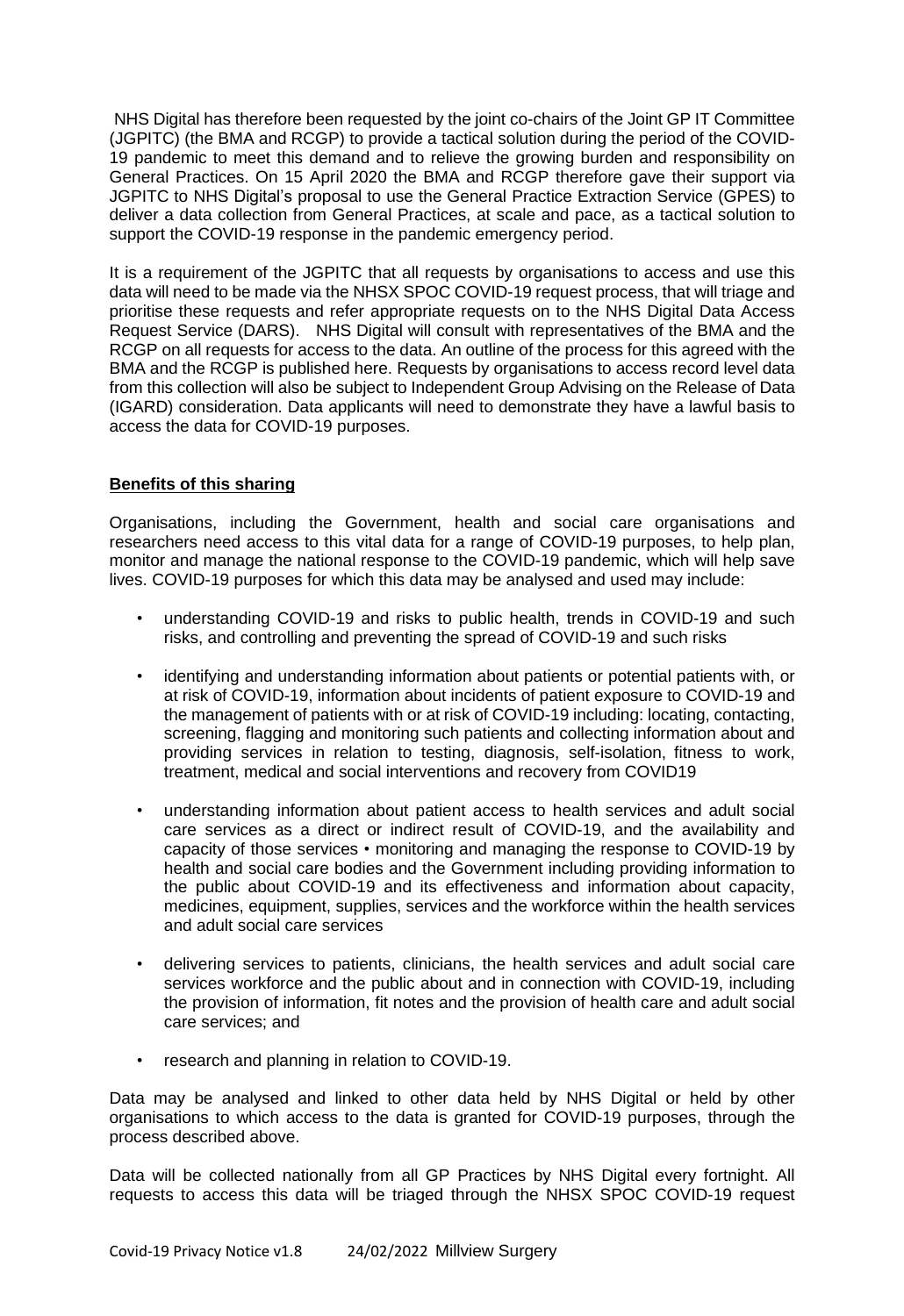process and assessed and fulfilled by NHS Digital through DARS. This will significantly reduce the burden on General Practice at a time when demand on resources is high, enabling General Practice to focus on delivering health care and support to patients. It will also reduce compliance burden and risk for General Practice associated with sharing data and complying with the terms of the general legal notice issued under COPI, which applies to General Practices.

# **Legal Basis for this collection**

NHS Digital has been directed by the Secretary of State under section 254 of the 2012 Act under the COVID-19 Direction to establish and operate a system for the collection and analysis of the information specified for this service: GPES Data for Pandemic Planning and Research (COVID-19). A copy of the COVID-19 Direction is published here: https://digital.nhs.uk//aboutnhs-digital/corporate-information-and-documents/directions-anddata-provisionnotices/secretary-of-state-directions/covid-19-public-health-directions-2020.

Details of the information to be collected can be found on the NHS Digital website – Specification of this DPN. Type 1 objections will be upheld in collecting this data from General Practices and therefore the data for those patients who have registered a Type 1 objection with their GP will not be collected. The Type 1 objection prevents an individual's personal identifiable confidential information from being shared outside of their GP Practice except when it is being used for the purposes of their direct care. The National Data Opt-Out will not apply to the collection of the data, as this is a collection which is required by law.

This information is required by NHS Digital under section 259(1)(a) of the 2012 Act to comply with the COVID-19 Direction. In line with section 259(5) of the 2012 Act, all organisations in England that are within the scope of this Notice, as identified below under Health and Social Care Bodies within the scope of the collection, must comply with the requirement and provide information to NHS Digital in the form, manner and for the period specified in this Notice. This Notice is issued in accordance with the procedure published as part of NHS Digital's duty under section 259(8) of the 2012 Act.

In August 2020, the NHS announced that the seasonal national flu immunisation programme criteria for 2020 - 2021 will be expanded to include patients on the SPL. Therefore, to provide information that will support the identification of patients at moderate or high risk of complications from flu, a revision to the weekly extract of data has taken place. This, version three of the extract for the purpose of maintaining and updating the SPL, will continue until the expiry of the COVID-19 Direction. This is currently 30th June 2022. The frequency of the data collection may change in response to demand.

| Data collection extracted on a weekly basis<br>week commencing 13 April 2020                                                                                                                          | Revised weekly data collection. The first<br>collection is due week commencing 28<br>September 220                                                                                                                                            |
|-------------------------------------------------------------------------------------------------------------------------------------------------------------------------------------------------------|-----------------------------------------------------------------------------------------------------------------------------------------------------------------------------------------------------------------------------------------------|
|                                                                                                                                                                                                       |                                                                                                                                                                                                                                               |
| All patients with defined long-term medical<br>conditions which pose a COVID-19 risk,<br>identified as clinically extremely vulnerable<br>to that risk and/or on certain drug treatments<br>as below: | All patients with defined long-term medical<br>conditions which pose a COVID-19 risk,<br>identified as clinically<br>extremely<br>vulnerable/potentially clinically vulnerable to<br>that risk and/or on certain drug treatments as<br>below: |
| Medical Conditions that provide information                                                                                                                                                           | Medical Conditions that provide information                                                                                                                                                                                                   |
| on clinically vulnerable patients                                                                                                                                                                     | on clinically vulnerable patients                                                                                                                                                                                                             |
| • Severe asthma and dust related lung                                                                                                                                                                 | Severe asthma and dust related lung<br>$\bullet$                                                                                                                                                                                              |
| disease with relevant treatment in the                                                                                                                                                                | disease with relevant treatment in the                                                                                                                                                                                                        |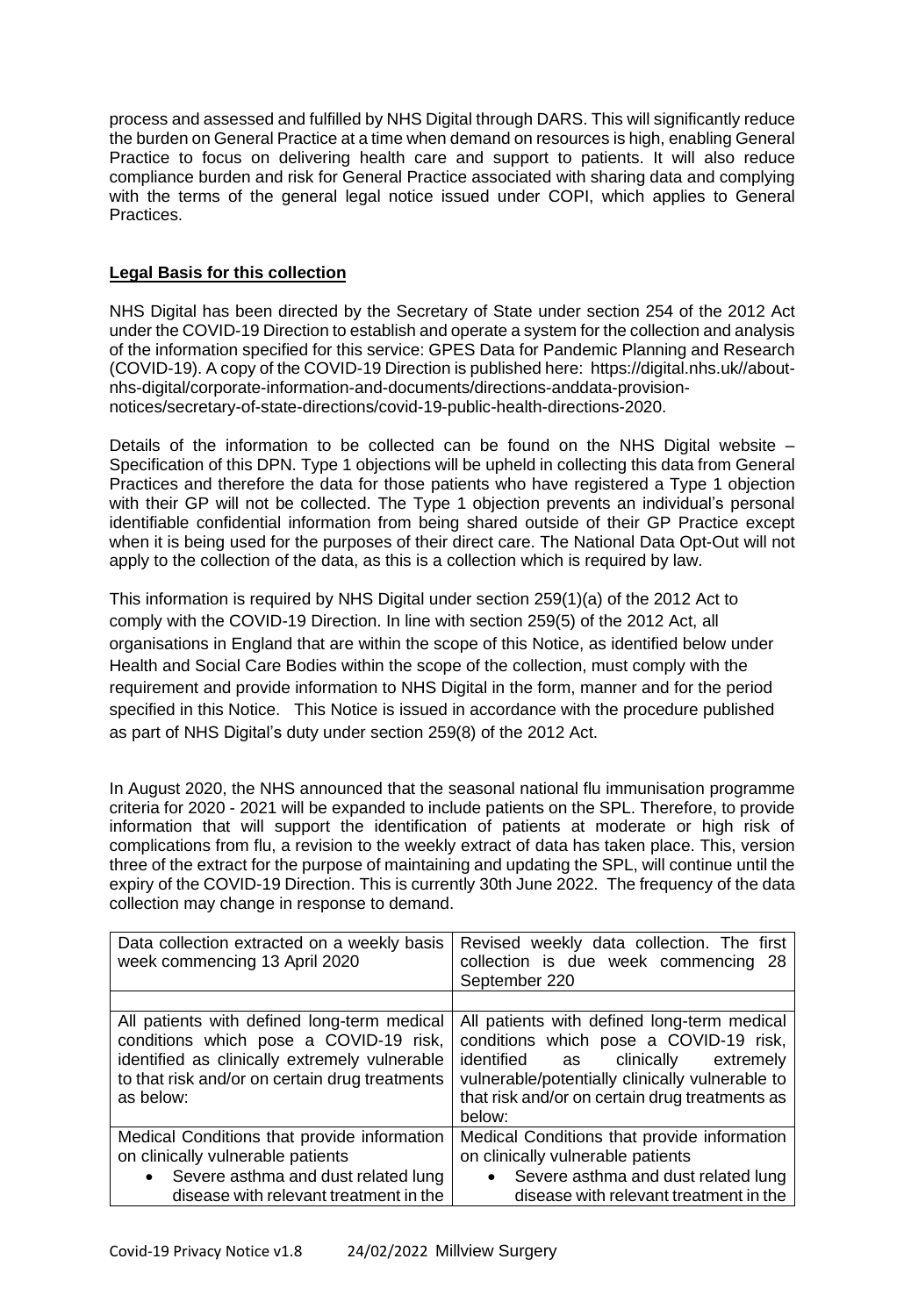| last 12 months (asthma treatment &<br><b>OR</b><br>prednisolone<br>high<br>dose<br>cortiscosteroid safety card)<br>COPD emphysema, and associated<br>٠<br>lung diseases with relevant treatment<br>in the last 12 months (COPD drugs<br>OR.<br>high<br>dose<br>high<br>dose<br>cortiscosteroid safety card<br>Non-asthma<br>non-COPD<br>and<br>respiratory disease<br>Cancer(haem and others)<br>٠<br>Genetic, metabolic or autoimmune<br>$\bullet$<br>disease<br>Immunosuppression drugs in the last<br>12 months<br>Flu-like symptoms or respiratory tract<br>٠<br>infections from 1 November 2019<br>Transplants<br>with<br>severe<br>$\bullet$<br>Immunosuppression drug treatment<br>in the last 12 months<br>Pregnant in last 9 months<br>Patients designated separately as at<br>$\bullet$<br>from<br>COVID-19<br>risk<br>using<br>high/medium/low risk SNOWED CT<br>Codes, for example | last 12 months (asthma treatment &<br><b>OR</b><br>prednisolone<br>high<br>dose<br>cortiscosteroid safety card)<br>COPD emphysema, and associated<br>$\bullet$<br>lung diseases with relevant treatment<br>in the last 12 months (COPD drugs<br><b>OR</b><br>high<br>dose<br>high<br>dose<br>cortiscosteroid safety card<br>Non-asthma<br>non-COPD<br>and<br>$\bullet$<br>respiratory disease<br>Cancer(haem and others)<br>$\bullet$<br>Genetic, metabolic or autoimmune<br>$\bullet$<br>disease<br>Immunosuppression drugs in the last<br>$\bullet$<br>12 months<br>Flu-like symptoms or respiratory tract<br>$\bullet$<br>infections from 1 November 2019<br>Transplants<br>with<br>severe<br>$\bullet$<br>Immunosuppression drug treatment<br>in the last 12 months<br>Pregnant in last 9 months<br>No change<br>Patients designated separately as at<br>$\bullet$<br>COVID-19<br>from<br>risk<br>using<br>high/medium/low risk SNOWED CT<br>Codes, for example |
|------------------------------------------------------------------------------------------------------------------------------------------------------------------------------------------------------------------------------------------------------------------------------------------------------------------------------------------------------------------------------------------------------------------------------------------------------------------------------------------------------------------------------------------------------------------------------------------------------------------------------------------------------------------------------------------------------------------------------------------------------------------------------------------------------------------------------------------------------------------------------------------------|---------------------------------------------------------------------------------------------------------------------------------------------------------------------------------------------------------------------------------------------------------------------------------------------------------------------------------------------------------------------------------------------------------------------------------------------------------------------------------------------------------------------------------------------------------------------------------------------------------------------------------------------------------------------------------------------------------------------------------------------------------------------------------------------------------------------------------------------------------------------------------------------------------------------------------------------------------------------|
|                                                                                                                                                                                                                                                                                                                                                                                                                                                                                                                                                                                                                                                                                                                                                                                                                                                                                                | No change                                                                                                                                                                                                                                                                                                                                                                                                                                                                                                                                                                                                                                                                                                                                                                                                                                                                                                                                                           |
| Patients with a COVID-19 activity code                                                                                                                                                                                                                                                                                                                                                                                                                                                                                                                                                                                                                                                                                                                                                                                                                                                         | Patients with a COVID-19 activity code                                                                                                                                                                                                                                                                                                                                                                                                                                                                                                                                                                                                                                                                                                                                                                                                                                                                                                                              |
|                                                                                                                                                                                                                                                                                                                                                                                                                                                                                                                                                                                                                                                                                                                                                                                                                                                                                                | No change<br>Clinically vulnerable patients (eligible for<br>seasonal flu vaccination)<br>• Chronic Respiratory disease<br>Unresolved<br>asthma<br>with<br>recent<br>asthma drug treatment (in the last 12<br>months)<br>ever<br>or has<br>had<br>an<br>emergency hospital admission due to<br>asthma<br>Chronic heart disease<br>Unresolved chronic kidney disease<br>stage3,4 and 5<br>Unresolved diabetes mellitus<br>$\bullet$<br>Unresolved<br>immunosuppression<br>diagnosis<br>Immunosuppression procedure<br>in<br>the last 12 months<br><b>Chronic Liver disease</b><br>Chronic neurological disease<br>Pregnant in the last 9 months<br>(different<br>cluster<br>to<br>clinically<br>extremely vulnerable group)<br>In patients aged 16 and over: BMI of<br>40+ in the last 12 months                                                                                                                                                                     |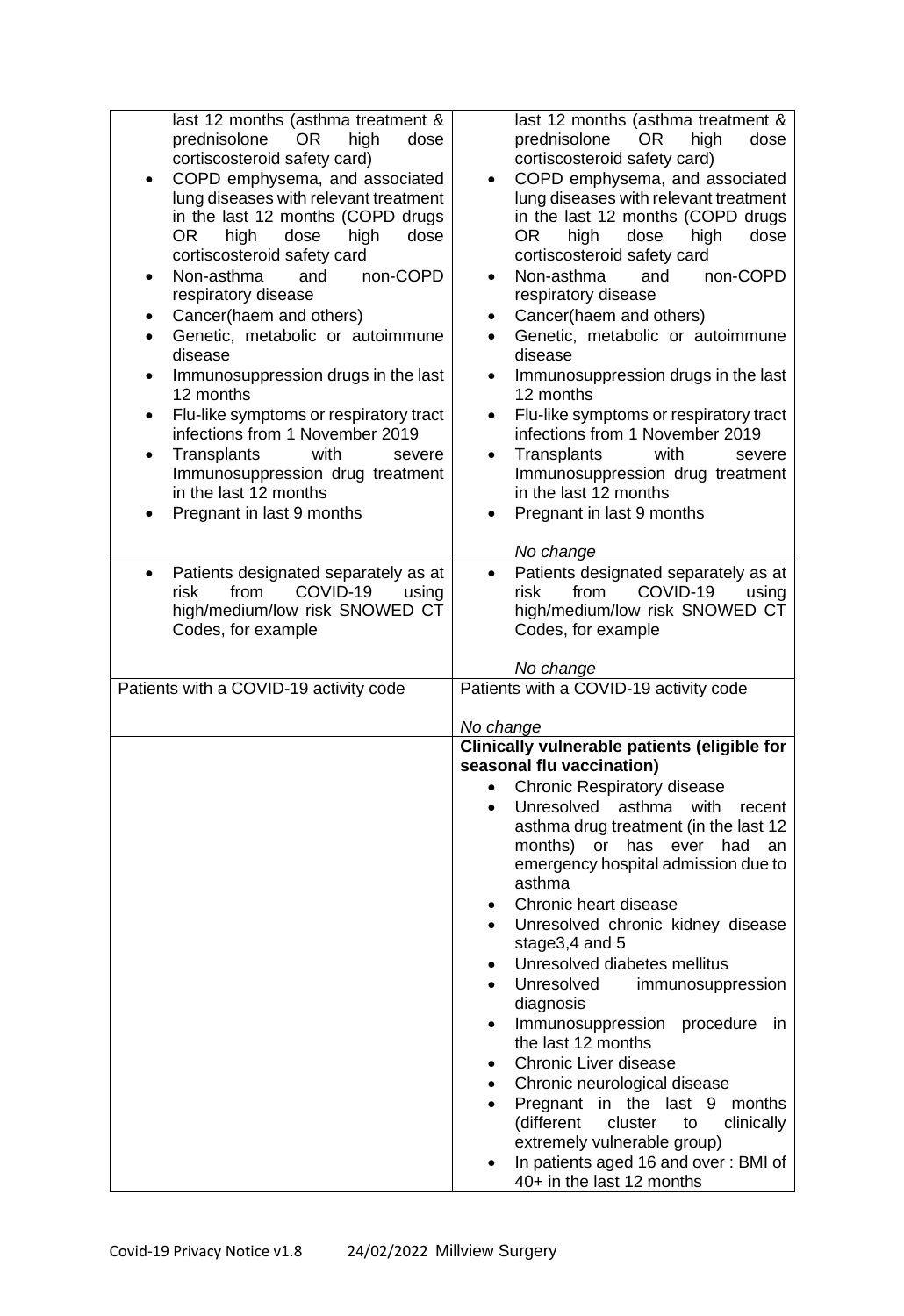| In patients aged 16 and over: Latest<br>$\bullet$<br>BMI in the last 3 years was 40+<br>Learning<br>disability<br>(including<br>$\bullet$<br>Down's) |
|------------------------------------------------------------------------------------------------------------------------------------------------------|
| Has a "requires flu vaccination" code<br>$\bullet$                                                                                                   |
| Identified as a healthcare worker in<br>$\bullet$<br>the last 12 months                                                                              |
| Household<br>0f<br>contact<br>an                                                                                                                     |
| immunocompromised individual                                                                                                                         |
| Other Potentially clinically Vulnerable<br>patients                                                                                                  |
| Unresolved hypertension<br>$\bullet$                                                                                                                 |
| Pulmonary hypertension<br>$\bullet$                                                                                                                  |
| Dementia<br>$\bullet$                                                                                                                                |
| Systemic lupus<br>$\bullet$                                                                                                                          |
| Discoid and non-systemic lupus<br>$\bullet$<br>Psoriasis                                                                                             |
| Rheumatoid arthritis and associated<br>disorders                                                                                                     |
| Additional Data items for Patients from the                                                                                                          |
| above groups                                                                                                                                         |
| Latest ethnic category code (all<br>$\bullet$<br>groups)                                                                                             |
| Earliest code indicating that the<br>patient has died (all groups)                                                                                   |
| Latest smoking status (all groups)<br>$\bullet$                                                                                                      |
| Blood pressure from the last 2 years<br>$\bullet$                                                                                                    |
| (all groups)                                                                                                                                         |
| In patients aged 16 and over: all BMI                                                                                                                |
| and weight in last 5 years plus height<br>(all groups)                                                                                               |
| IFCC-HbA1c in the last 2 years (for                                                                                                                  |
| diabetic patients in the flu group only)                                                                                                             |
| <b>COPD</b><br>resolved<br>Latest<br>and                                                                                                             |
| admission codes (for COPD Patients<br>in the clinically extreme vulnerable                                                                           |
| group only)                                                                                                                                          |
| ACE inhibitors, ARBs and non-<br>$\bullet$                                                                                                           |
| steroidal anti-inflammatory drugs in<br>the last 12 months (all groups)                                                                              |
| Latest asthma emergency admission                                                                                                                    |
| codes (for asthma patients in flu                                                                                                                    |
| group only)                                                                                                                                          |
| Asthma-related drug treatments in                                                                                                                    |
| the last 12 months (for asthma                                                                                                                       |
| patients in the flu group only)                                                                                                                      |

The Secretary of State has directed NHS Digital to collect, process and analyse data in connection with COVID-19 to support the Secretary of State's response to COVID-19 and support various COVID-19 purposes set out in the COVID-19 Public Health Directions 2020, 17 March 2020 (COVID-19 Direction) (as amended) (COVID-19) Direction) and below. This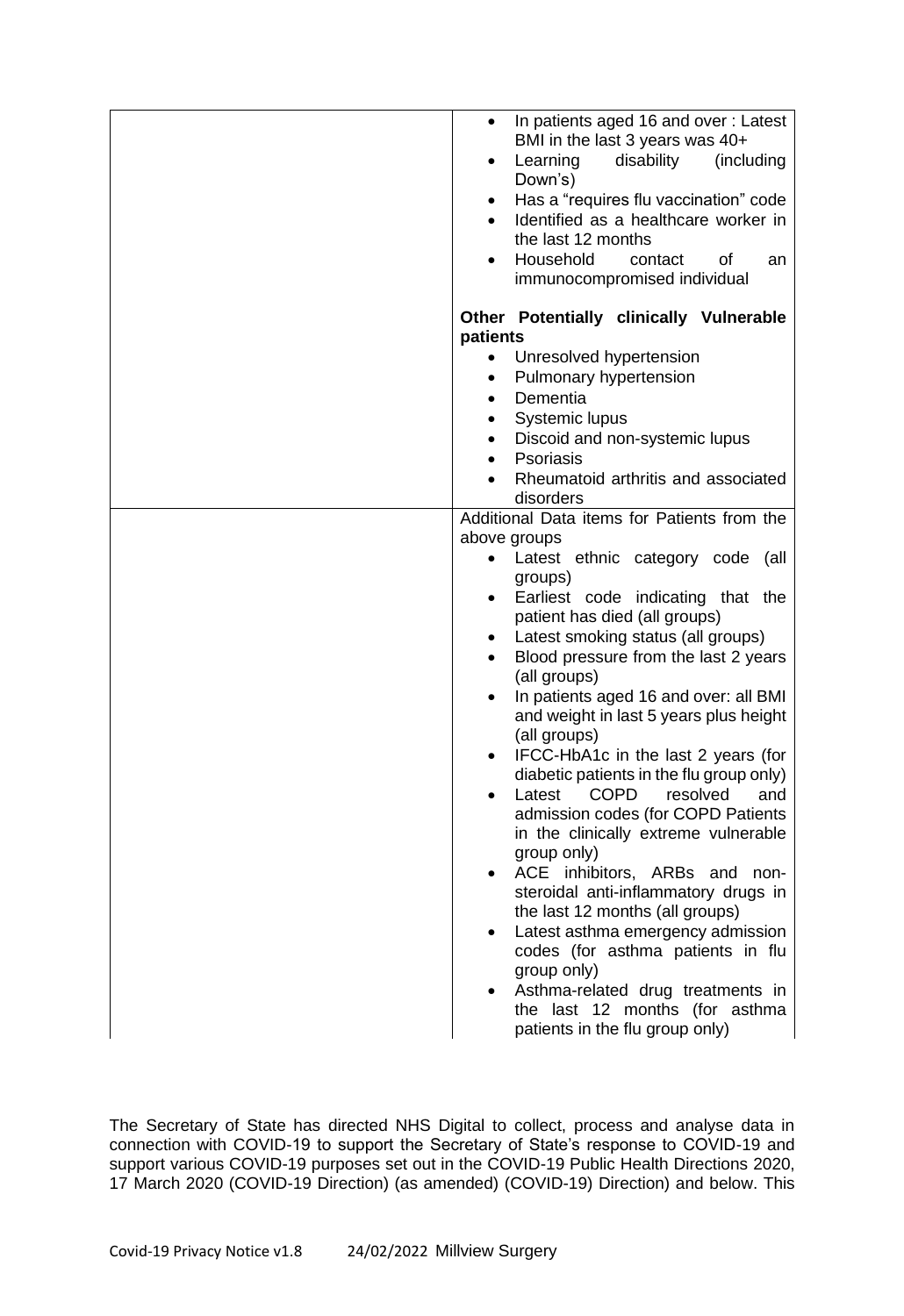enables NHS Digital to collect data and analyse and link the data for COVID-19 purposes with other data held by NHS Digital. The rationale for changing the data extraction is that the initial data collection was based on an existing specification for flu vaccination eligibility. This data extraction was then refined in order to more accurately reflect the patients who are clinically extremely vulnerable to COVID-19 and also to minimise the data we are collecting. A further refinement of the data extraction has taken place leading to the inclusion of new data being extracted. This will provide information to inform vaccination programmes. This General Practice Extraction

Service (GPES) data will be extracted weekly and be used to assist in producing a weekly update of the SPL. The objective of this collection is on an ongoing basis to identify patients registered at General Practices who may be: • clinically extremely vulnerable if they contract COVID-19 • at moderate or high risk of complications from flu or COVID-19. The data collected will be analysed and linked with other data NHS Digital or other organisations hold to identify: • a list of clinically extremely vulnerable patients who will be advised to take shielding measures to protect themselves. Advice given to these patients has been published by Public Health England and is available here: https://www.gov.uk/government/publications/guidanceon-shielding-and-protectingextremely-vulnerable-persons-from-covid-19/guidance-onshielding-and-protectingextremely-vulnerable-persons-from-covid-19#what-do-we-mean-byextremelyvulnerable • a list of patients at moderate or high risk of complications from flu to inform the flu call/recall vaccination programme.

Further information on the flu programme can be found here: [Coronavirus \(england.nhs.uk\)](https://www.england.nhs.uk/coronavirus/)

The extract may also be used for future direct care purposes relating to the COVID-19 outbreak. The methodology NHS Digital has used to produce the SPL is explained in detail and is published on the NHS Digital SPL website page here:

https://digital.nhs.uk/coronavirus/shielded-patient-list Patients

added to the SPL will be contacted by post, email (and/or SMS message where this is necessary) by the NHS on behalf of the Chief Medical Officer, Chris Whitty, to:

• advise of the measures they can take to reduce their risk of contracting the virus and signpost them to the Extremely Vulnerable Persons service operated by gov.uk at <https://www.gov.uk/coronavirus-extremely-vulnerable>

• offer a flu vaccination or to contact non-responders who remain unvaccinated (as per NHS England specifications for the service). The SPL will also be used to inform GPs of their individual patients on the SPL, by flagging those patient records on GP patient record systems. The SPL will be shared with a variety of other organisations involved in the care and support of those patients and for planning, commissioning and research purposes associated with COVID-19. Full details of those with whom information has been shared can be found on the NHS Digital SPL website here:

[https://digital.nhs.uk/coronavirus/shielded-patient-list/distribution.](https://digital.nhs.uk/coronavirus/shielded-patient-list/distribution)

Requests by organisations to access record level data from this collection will be subject to Independent Group Advising on the Release of Data (IGARD) consideration. Data applicants will need to demonstrate they have a lawful basis to access the data for COVID-19 purposes.

#### **Benefits of the collection**

Organisations, including Government, health and social care organisations need to access this vital data for a range of COVID-19 purposes, to help plan, monitor and manage the national response to the COVID-19 pandemic, which will help save lives. COVID-19 purposes for which this data may be analysed and used may include: • understanding COVID-19 and